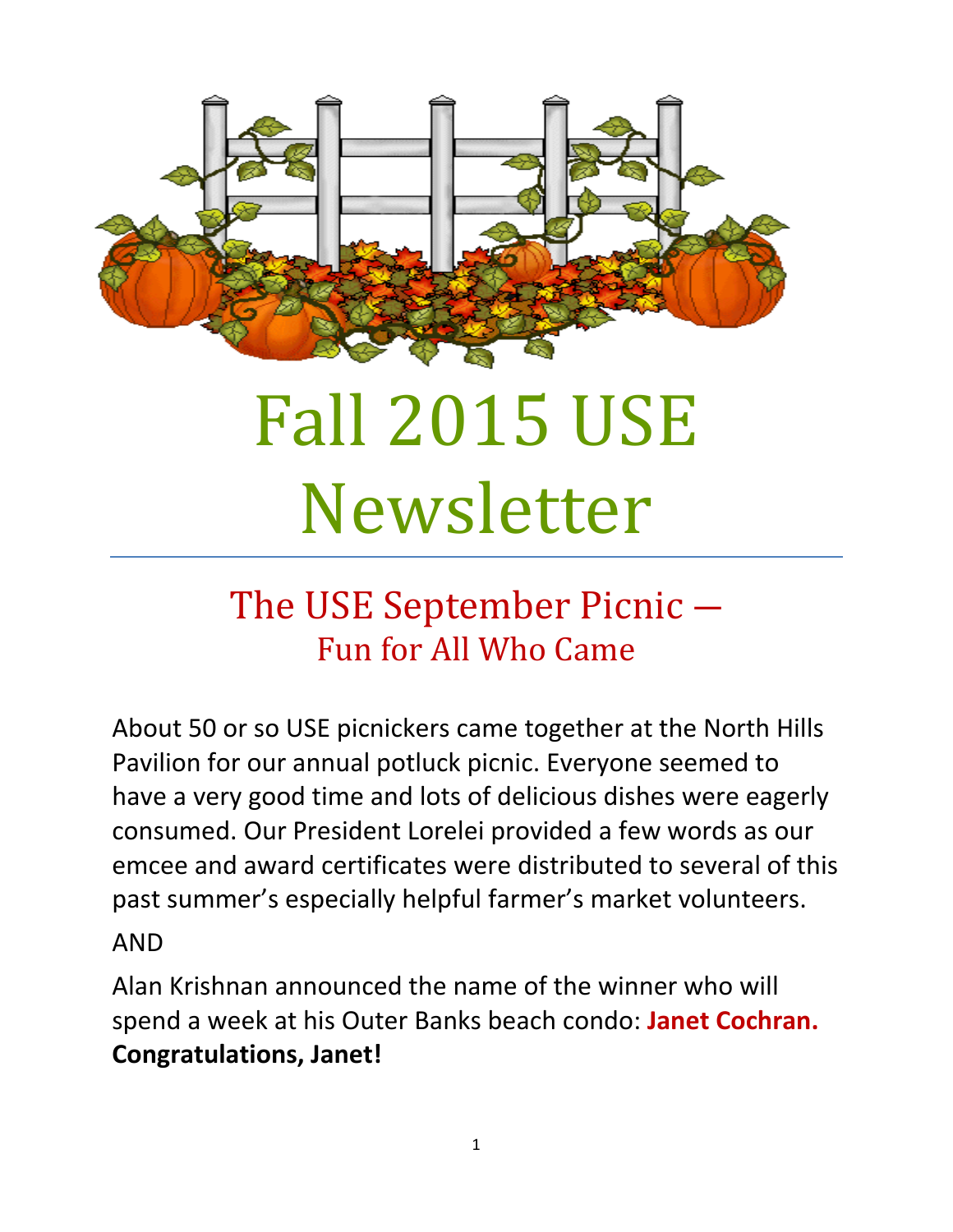Janet says: "Yes, indeed, I am so excited to hear that I will be visiting the Outer Banks courtesy of Alan Krishnan's generous offer. I must admit it was an incentive to man the USE booth more than once! My family vacationed in Nags Head for several summers during the late 80's when our children were young. We haven't returned since then. I look forward to seeing how the area has changed. Thank you, Alan. *-Janet*

And for making the picnic happen, huge expressions of thanks go out to all of the callers and workers who contributed to the success of the picnic and our good time.

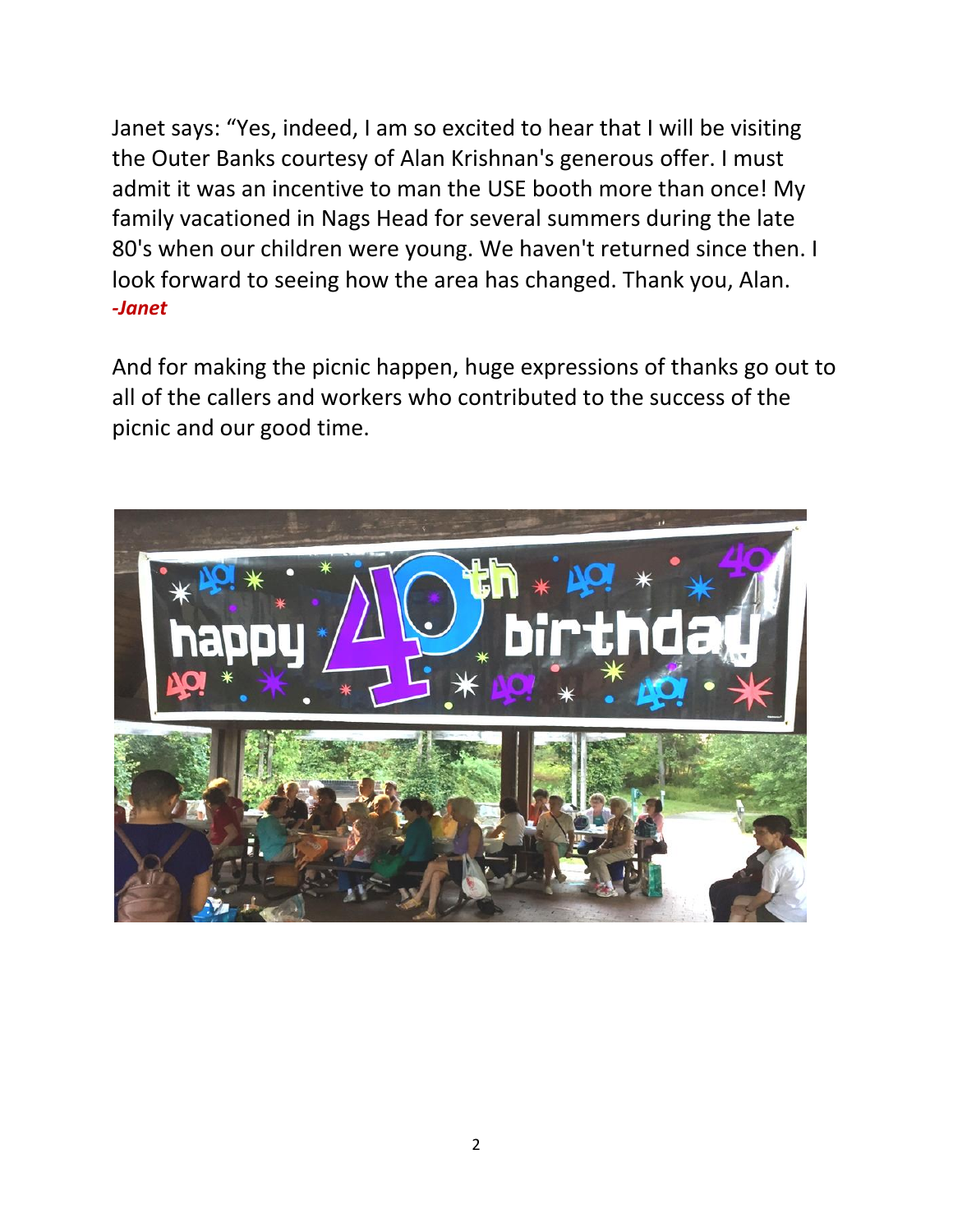### A truly special expression of gratitude goes out to **Lloyd Aguero**

for his consistently willing, cheerful help over the last five years, at *every one* of our large USE gatherings. Lloyd unfailingly acts as our greeter when people arrive, helps with coats and directions, you name it, and helps with various other set-up and break-down activities at each event. You're the best, Lloyd!

# A Note from Our Membership Chair

### Reston USE is 40 years old in 2015! We need your help to thrive at 50!

Dear Reston USE members:

Did you know that Reston USE is 40 years old this year? Recently, I have had the privilege to talk with individuals who are building new time banks in our region. They are struggling to recruit members, who are hesitant about this "new-fangled" concept of time banking. But I am proud to tell them that I am a member of an organization with a long, proud heritage of sharing time and talents to support the community. Time banking is not at all new, just not well known.

So as we end our  $40<sup>th</sup>$  year and look forward, it is time for Reston USE to really build so we will be thriving at 50! To do that we need your help.

I joined Reston USE two years ago, and within one month was helping the Board organize itself, using doodle polls to schedule a meeting, and then taking over the recording of hours and checking the mail. I was privileged to build on the tremendous work of former board member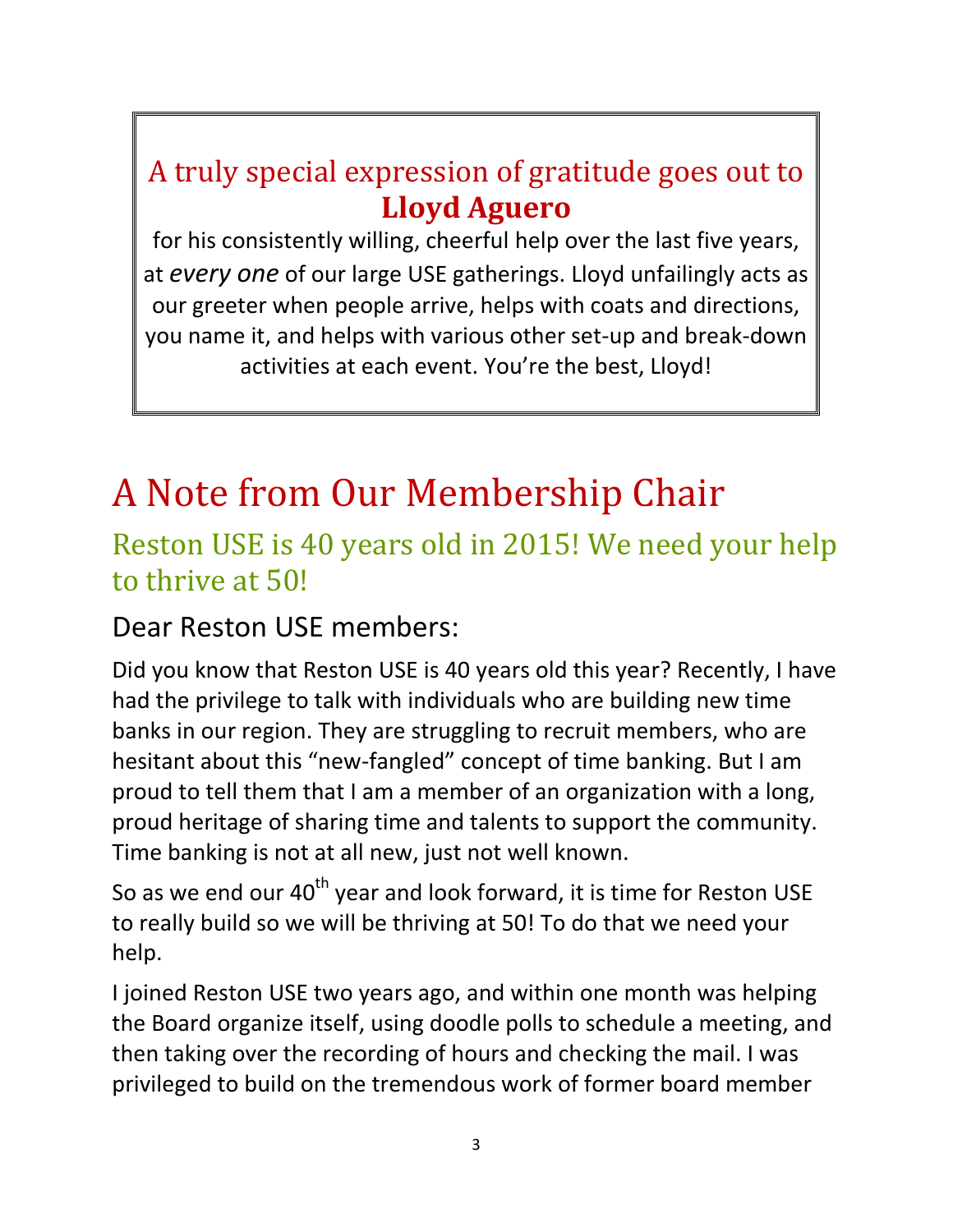Steve Wynands, and current board member Tim Finefrock. Both of whom had transported Reston USE into current technology. My contribution morphed into the position of Membership Chair, and in the last year I shepherded us into an online platform. I am grateful for the support of the membership as we transitioned to this new platform, which provides us both a way to connect with each other online and a way to build Reston USE. I know it has been confusing and painful for some members, since we are becoming more technologically based. But this enables us to grow. With our platform, powered by hOurworld, we are now part of the thriving international timebank community, and have a means to connect and share with timebanks around the country and the world. I am proud that I have been able to contribute to this part of my community. And in doing so, I have been able to connect with you, the membership, a group of people who I may not have met otherwise. The diversity and giving spirit of the Reston USE membership has inspired me through these past couple of years.

In order to keep USE flourishing we need your help! The Board is allvolunteer, and Reston USE has no staff. Thus, the more individuals can contribute to the running of our non-profit organization, the more we can divide the tasks. Some of the tasks, larger and smaller, which need to be done: webmaster; note taking for meetings and events; managing an online file system; external communications; internal communications; editing weekly updates; welcoming new members; connecting members to each other with services; planning social events; sending invitations and reminding members to pay dues. This is not an exhaustive list, and the Board welcomes members with a variety of skills and ideas for how we can grow and thrive.

If you have an interest in helping the Reston USE Board build our timebank, so that it is thriving at 50, please let us know. Send an email to Lorelei Cheung, our President, at [loreleik@gmail.com](mailto:loreleik@gmail.com) or to me, [kmalaika@alumni.princeton.edu.](mailto:kmalaika@alumni.princeton.edu) We would love to talk to you about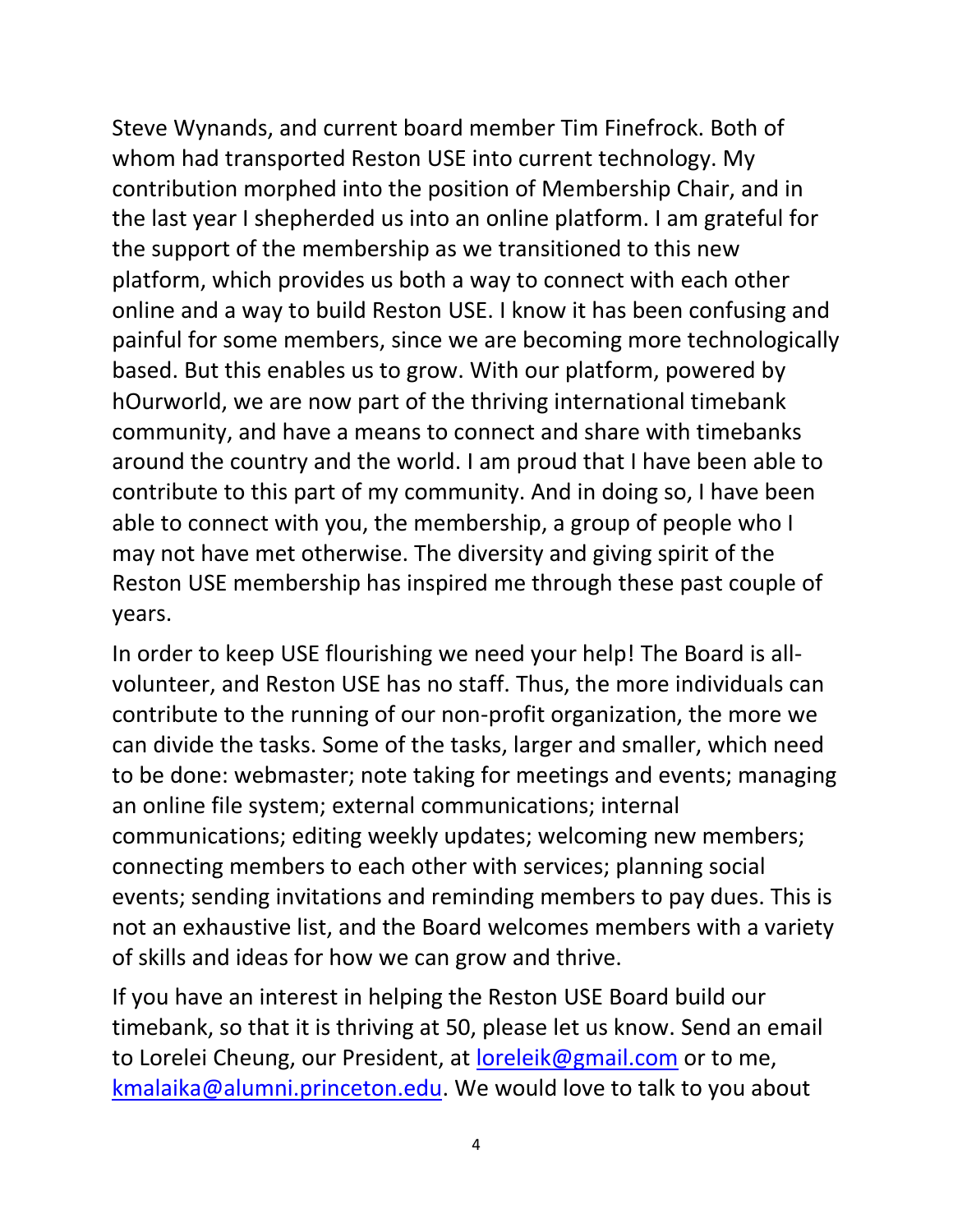what you can contribute to building our timebank and your ideas for the future of Reston USE.

Thank you for being part of our sharing community. *-Malaika Walton*



### As of February 1st, 2016, the USE Board will bid farewell as Malaika Walton moves on to a new volunteer venture

Malaika has been serving USE in so many ways that it will be very hard to fill her shoes. So many of the tasks she mentioned above are tasks that she now performs so very capably herself. We will need several new volunteers to do the work she has been doing. **Fortunately, she will not be leaving USE altogether!** But she be will be missed by many who have been able to know and work with her in her position on the USE Board.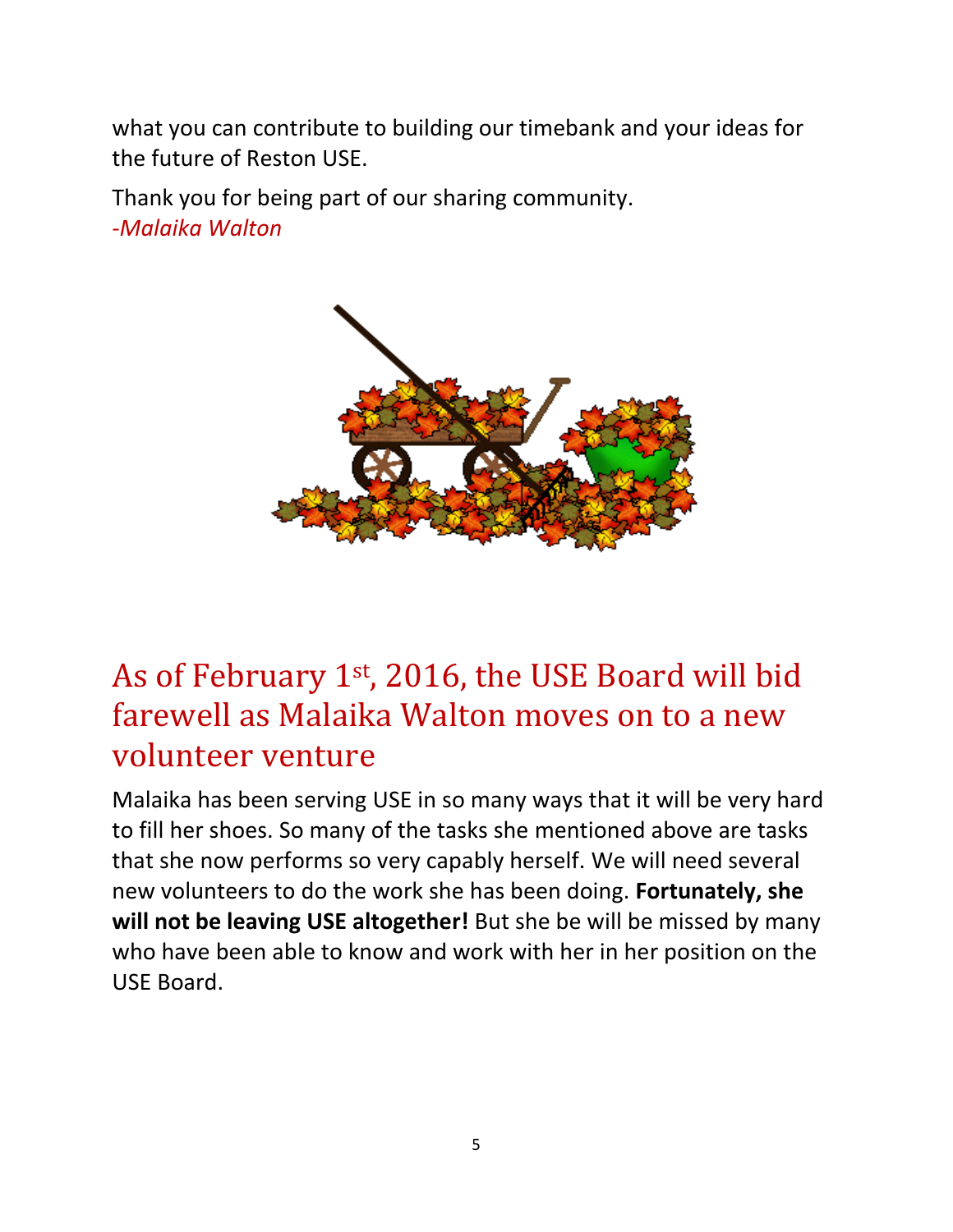### Lunch Bunch Activities

The new lunch bunch has had several opportunities to get together and reach out to more and more members as we attempt to get everyone



in USE connected. It's always so much better to offer a service or ask for a service when you know the person you are asking or helping! If a USE friend invites you to lunch with a group of other USE members, just say, "Okay!"

So far we have had one lunch together at the Silver Diner. But ― we don't just do lunch! We've attended monthly free movies for seniors at the Bow Tie Cinema (followed by lunch at Clyde's or The American Tap Room) as well as monthly free movies at the Unitarian Universalist Church of Reston, with desserts and beverages provided.

On one recent outing on October 28<sup>th</sup>, one group saw "The Age of Adeline," a recent release, at the Bow Tie. With the benefit of a 20%-off coupon, we enjoyed lunch together at the American Tap Room restaurant at Reston Town Center – undeterred by wind and rain, I might add.

And the free first Friday night movie just held on November  $6<sup>th</sup>$  at the Unitarian Universalist Church in Reston – "Cherry Blossoms" – was enjoyed by over a half-dozen Lunch Bunch members. "Poignant" was the description from one of our attendees. These films are always top quality foreign films; this one was German with subtitles, also touching on the Japanese culture. They never fail to please. Plan to come next month, on Friday, December 4<sup>th</sup>. Film TBD. Contact Cheri Wubbels at [mediavip@aol.com](mailto:mediavip@aol.com) and let her know you will be attending the movie.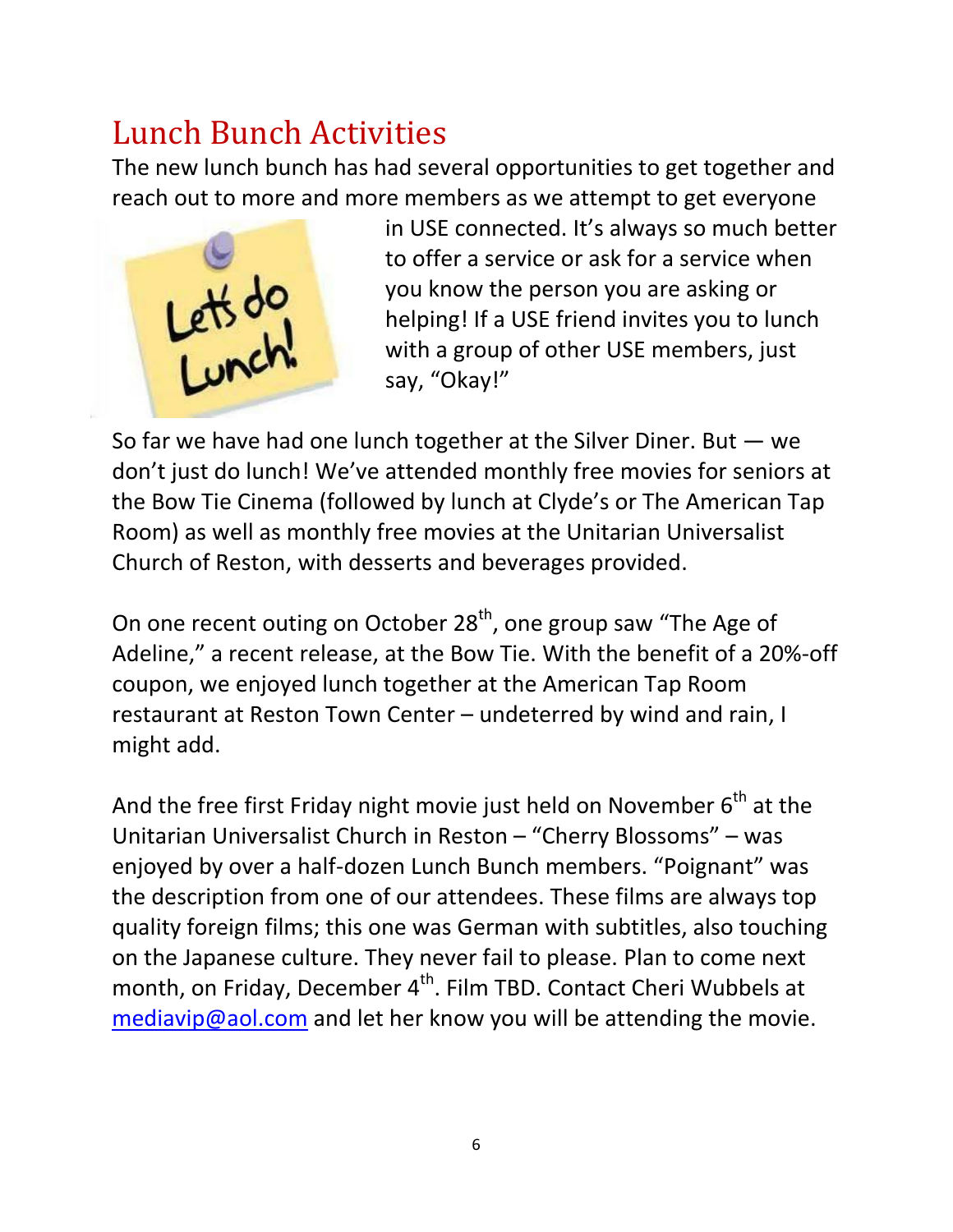We hope to see our lunch bunch continue to grow into groups that gather for all kinds of other activities as well ― like an evening wine tasting, a night of Scrabble or other kinds of games, sports events, walking groups, meditation groups, and - a very successful old favorite the small potluck dinners! Those were always fun. Let's do 'em again!

# Reston USE Fall Events

#### November

**18** *Reston USE Lunch Bunch: Film @ Bowtie Theatre Far from the Madding Crowd***.** Doors open at 9:15, with free coffee, juice and donuts. Films start at 10 am. There is a Caption Theatre for those with hearing loss, and a regular theater. We can meet in the foyer and sit together, or have someone reserve seats for the group. Film is free and is sponsored by the Reston Association. (Contact Cheri[, mediavip@aol.com\)](mailto:mediavip@aol.com)

# December

#### **4** *Reston USE Lunch Bunch: First Friday Film*

View a free film at the Unitarian Universalist Church of Reston, 1625 Whiele Ave (*subtitles* for those of limited hearing). Social gathering starts at 7:30 pm (bring finger food or small donation). Movie starts at 8:00 pm. All are invited, but please RSVP in case of any date changes. (Cheri, [mediavip@aol.com\)](mailto:mediavip@aol.com)

#### **16** *Reston USE Lunch Bunch: Film @ Bowtie Theatre*

*A Walk in the Woods***.** Doors open at 9:15, with free coffee, juice and donuts. Films start at 10 am. There is a Caption Theatre for those with hearing loss, and a regular theater. We can meet in the foyer and sit together, or have someone reserve seats for the group. Film is free and is sponsored by the Reston Association. (Contact Cheri[, mediavip@aol.com\)](mailto:mediavip@aol.com)

#### **19** *Reston USE Cookie Exchange*

To be held at Alan Krishnan's home.

**TBD** *Farmer's Market Volunteer Appreciation Dinner.*  To be hosted by Alan Krishnan.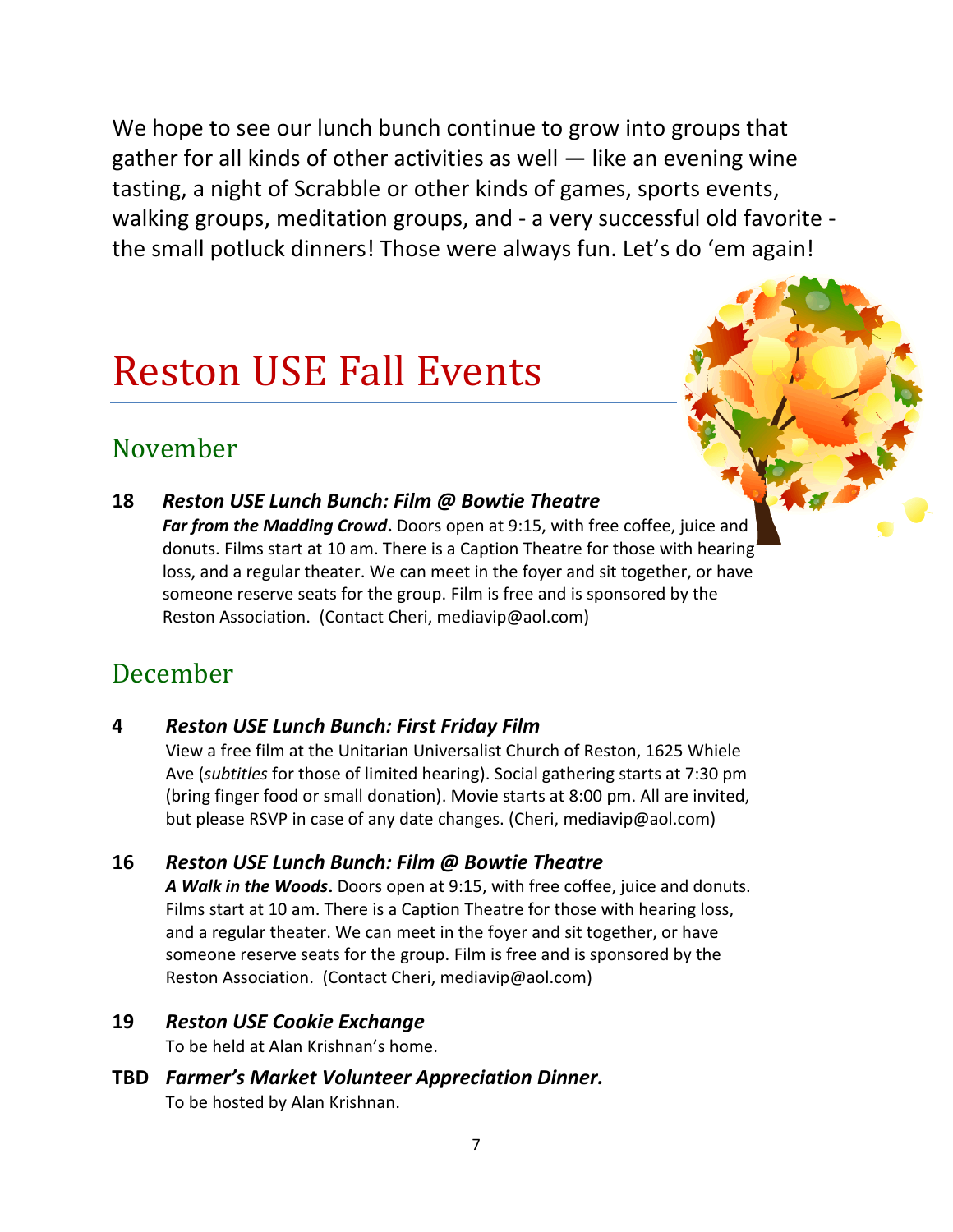# USE Farmers Market Table Closed for 2015

USE had its final day for this year at the Reston Farmers Market on September 19<sup>th</sup>. This was a fragmented summer for us because, among other things, there were several times that our table ― under our small



*Cheri Wubbels and Laura Gutnick meet and greet at our table in the spring.*

umbrella ― was simply rained out. However, our intrepid group of volunteers continued to show up most Saturdays to spread the word about USE to the rest of our community ― creating more awareness of what USE has to offer and bringing in new members as well.

A great big shout out of thanks goes to all of our many volunteers!

We hope we will be seeing familiar and new faces in our little corner of the farmers market (which may not be at Lake Anne ― stay tuned on that) next summer.

### Update on Transactions **Stats for 2015:**

Member to Member Exchanges: 137 transactions for 296.5 hours

Services to Reston USE: 125 transactions for 229.5 hours.

The Top Six Categories are:

- 1. Rides/transportation ― 66
- 2. Pet Care ― 13
- 3. Home Repair ― 8
- 4. Cooking & Food ― 7
- 5. Help in the Home  $-6$
- 6. Sewing  $-6$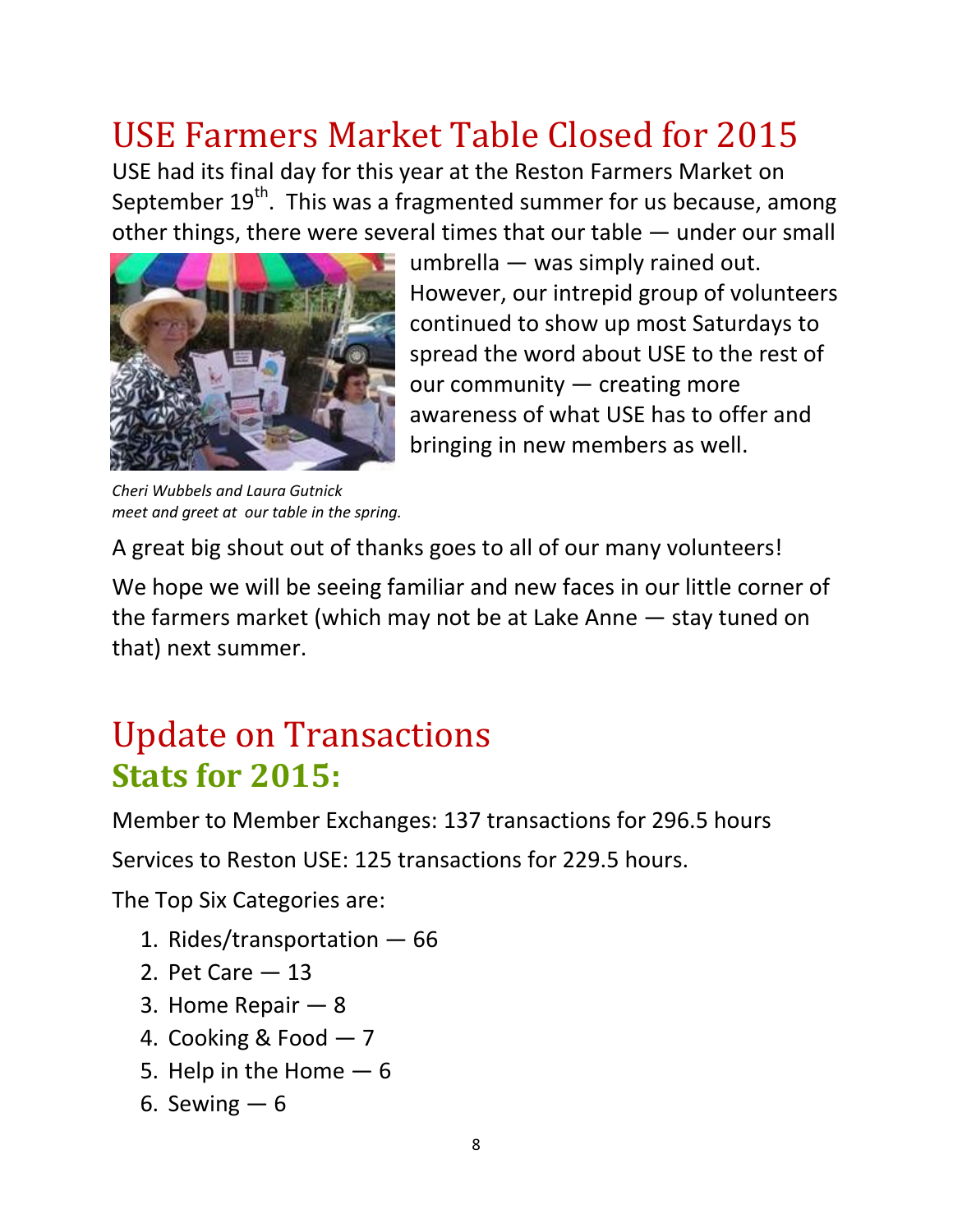# Some recent transactions worth noting:

Sue Beffel's 35-cup coffee urn went directly from serving at the USE picnic to serving at the wedding of Betty Levinson's grandson ― a transaction that kept on giving!

Rob Whitfield was able to take Cheri Wubbels and a friend from out of town on a tour around the National Mall, as well as to provide a tour of Skyline Drive and Monticello―now that's really providing rides!



# Reminder ― Annual Donations/Dues

We ask that each Reston USE member provide an annual donation, also known as dues. We are calling it a donation because it is tax deductible. The rate is \$10 per individual, and \$20 for a household of two or more active members. Each member will receive an automatically generated email on the anniversary of his or her membership date, requesting the annual donation payment. Once dues are paid, you will receive a service hour for renewing your membership. When the time comes to pay your annual donation ― DON'T FORGET! We don't want to lose you!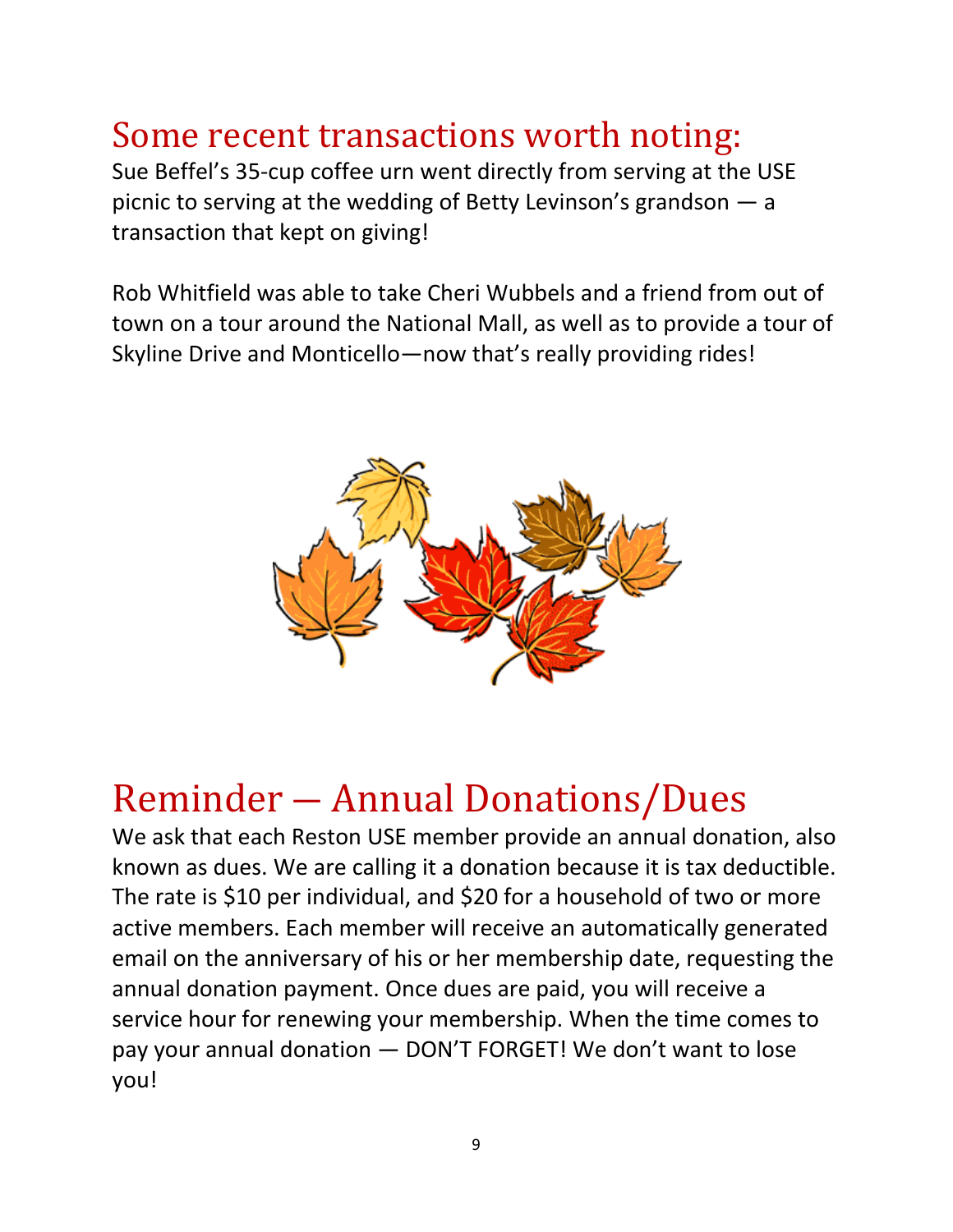# A Hearty WELCOME to LOTS of new members!

Cheryl Mendis **Delores Bailey** Marie Webster Marilyn Hoexter Vishal Jagtiani Deepa Kappadath Michelle Uzoka Deborah Smith Veena Bhaskar Teddi Ahrens Lilia Jimenez-Siuhengalu Court Rawson

It's so great to have you join us! We hope USE and you will have a long and satisfying relationship!

# Senior Corner Come to a Memory Café!

A Memory Café is a place where those with Alzheimer's disease and their caregivers can find resources, support and companionship. The Alzheimer's journey is a difficult one.

A Memory Café helps both the caregiver and the care receiver find what they need. The caregiver needs the fellowship and help of others who are facing similar issues, and the care receiver needs friendship and the opportunity to talk with those in the same situation.

Schedules vary, but a Memory Café typically meets once or twice a month for two hours. Attendees can participate in a variety of activities, including conversations on various topics, simple puzzles and dominos, and active games such as indoor bowling or bocce, etc. Music is also an important part of a Memory Café, and so we have sing-alongs and other musical entertainment.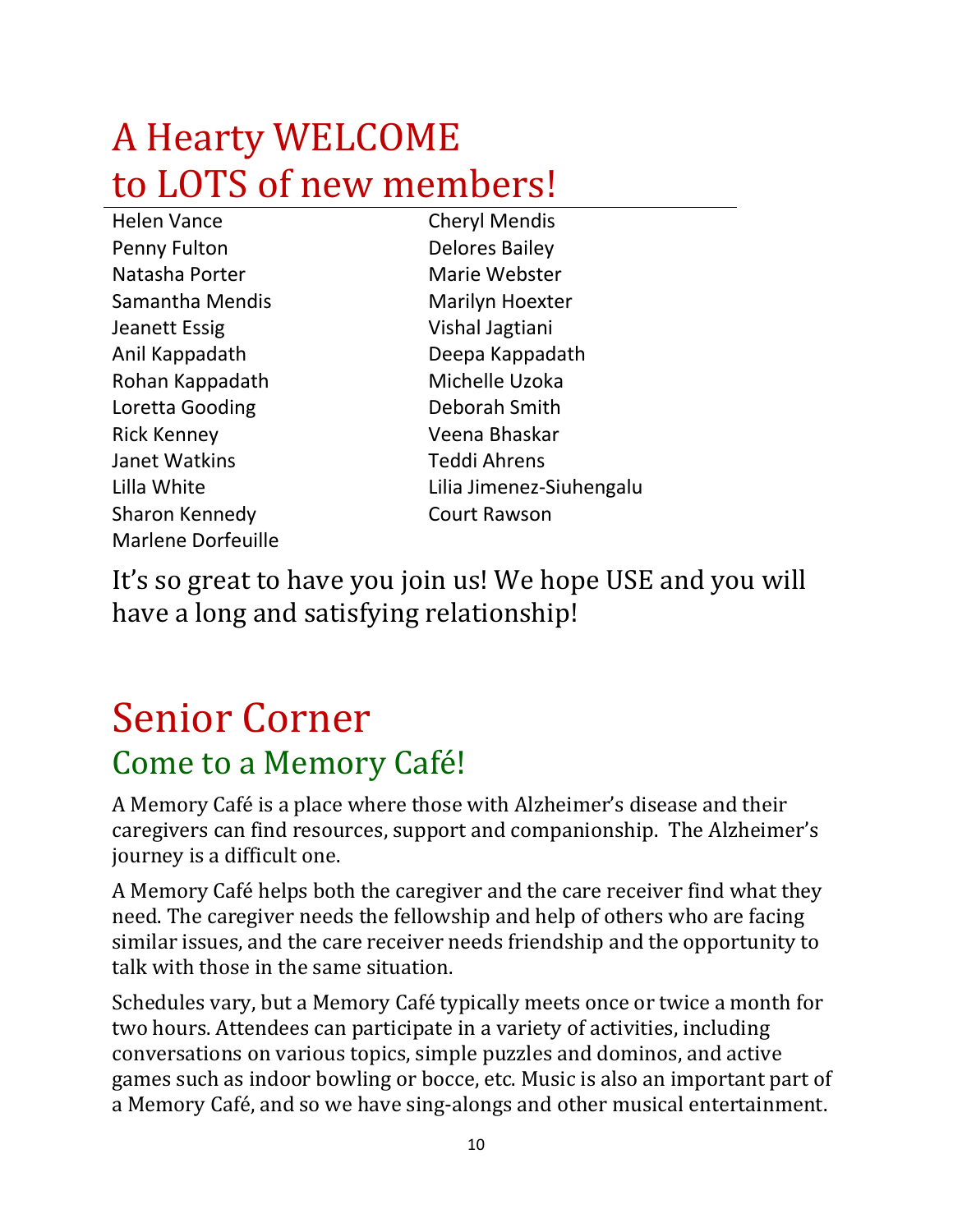Caregivers learn about resources that will aid them, and the care receivers find friends and fun. For many individuals, the Memory Café becomes a second 'family.' Traveling with your loved one on the Alzheimer's journey is difficult. Sharing the journey with others can make it easier.

There is a consortium of Memory Cafes in the Northern Virginia and D.C. areas. The two listed below are in or near Reston:

- Loudoun County has a Memory Café that is a supportive place for people with mild to mid-stage memory loss and their caregivers. Meetings are held in the original wing of Galilee United Methodist Church, 45425 Winding Road in Sterling, the 2nd Saturday of every month, from 12:00- 2:00pm. Bring your lunch. Soft drinks and dessert are provided, as well as resources to take home. Meet new friends, socialize, relax and join in activities. For more information contact Tim Frank: [tim@acesemb.com,](mailto:tim@acesemb.com) 703- 299-5622.
- The Reston Memory Café will begin meeting January 12 on the second Tuesday of each month from 1:30-3:30 pm at the Reston Community Center, Hunters Woods, 2310 Colts Neck Road. Parking is at the Hunters Woods Shopping Center. Refreshments will be served. For more information, contact Karen Brutsche at [karen.brutsche@fairfaxcounty.gov,](mailto:karen.brutsche@fairfaxcounty.gov) 703-476-4500.
- One more Memory Café will soon be at the Herndon Senior Center.
- Three additional Memory Cafes are located in Vienna, Fairfax, and D.C. *--Shared by Pat Williams and Cheri Wubbels*

# Neighbor to Neighbor

An article in the Fairfax County Times from October 23<sup>rd</sup> to 25<sup>th</sup> presents a great example of Neighbors Helping Neighbors. In fact, that's the title of the article. Read about how one neighbor reaches out to help another in Clifton, Virginia at [http://www.fairfaxtimes.com/articles/neighbors-helping](http://www.fairfaxtimes.com/articles/neighbors-helping-neighbors/article_6d49bb82-79cd-11e5-bc42-2b2dbea210bb.html)[neighbors/article\\_6d49bb82-79cd-11e5-bc42-2b2dbea210bb.html.](http://www.fairfaxtimes.com/articles/neighbors-helping-neighbors/article_6d49bb82-79cd-11e5-bc42-2b2dbea210bb.html)